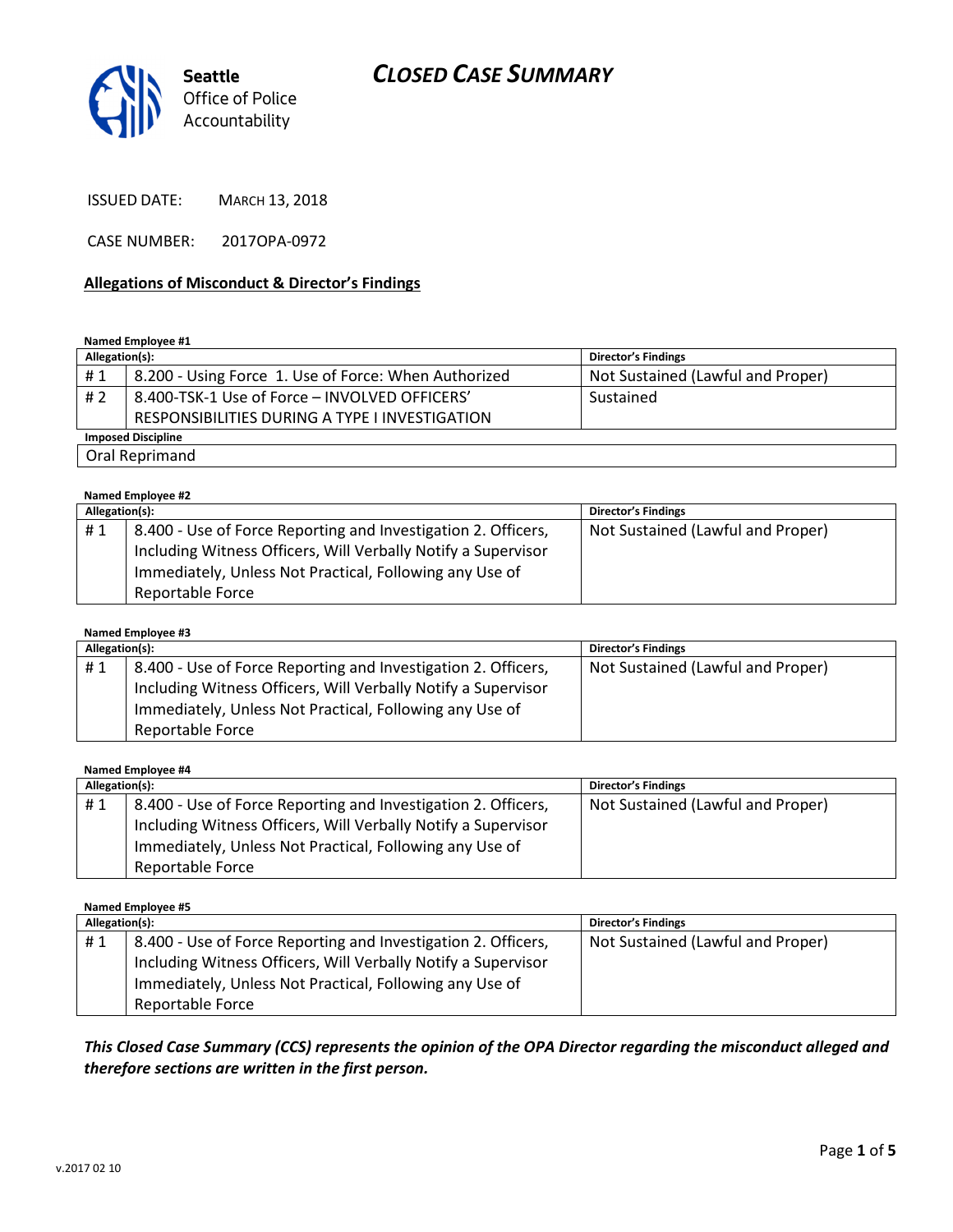## CLOSE CASE SUMMARY

OPA CASE NUMBER: 2017OPA-0972

### EXECUTIVE SUMMARY:

The Complainant alleged to a Department supervisor that Named Employee #1 used excessive force against him. The Department supervisor further alleged that Named Employee #1 failed to report or timely document the use of force. The Department supervisor further alleged that the other Named Employees failed to report the use of force or the complaint of excessive force by the Complainant.

### ANALYSIS AND CONCLUSIONS:

## Named Employee #1 - Allegation #1 8.200 - Using Force 1. Use of Force: When Authorized

The Complainant alleged that NE#1 subjected him to excessive force when he poked him twice in his chest with NE#1's fingers causing him injury. He was also captured complaining of pain on In-Car Video (ICV).

In his Type I use of force report, NE#1 reported placing his hand on the Complainant's chest when the decision was made to detain him and telling the Complainant that he was not free to leave. NE#1 specifically reported the following: "I placed my open left palm on [the Complainant's] chest with no force behind it and held it there to stop him from leaving the scene. I held it there for maybe five seconds while I told him that he was not free to leave the scene." NE#1's statements at his OPA interview were consistent with that account.

While the force was not directly captured by ICV, audio of a conversation between the Complainant and NE#1 at the time of the force was recorded. This conversation was consistent with NE#1's recounting of the incident and the force used.

All of the other Named Employees in this case supported NE#1's account and stated at their OPA interviews that minimal, if non-existent force was used by NE#1.

SPD Policy 8.200(1) requires that force used by officers be reasonable, necessary and proportional. Whether force is reasonable depends "on the totality of the circumstances" known to the officers at the time of the force and must be balanced against "the rights of the subject, in light of the circumstances surrounding the event." (SPD Policy 8.200(1).) The policy lists a number of factors that should be weighed when evaluating reasonableness. (See id.) Force is necessary where "no reasonably effective alternative appears to exist, and only then to the degree which is reasonable to effect a lawful purpose." (Id.) Lastly, the force used must be proportional to the threat posed to the officer. (Id.)

Based on my review of the evidence, I find that the force used by NE#1 was what he described. This was, at most, de minimis force. Moreover, I find it was reasonable, necessary and proportional under the circumstances of this case. That the Complainant alleged injury, which I note was unsubstantiated, does not change this determination. For these reasons, I recommend that this allegation be Not Sustained – Lawful and Proper.

Recommended Finding: Not Sustained (Lawful and Proper)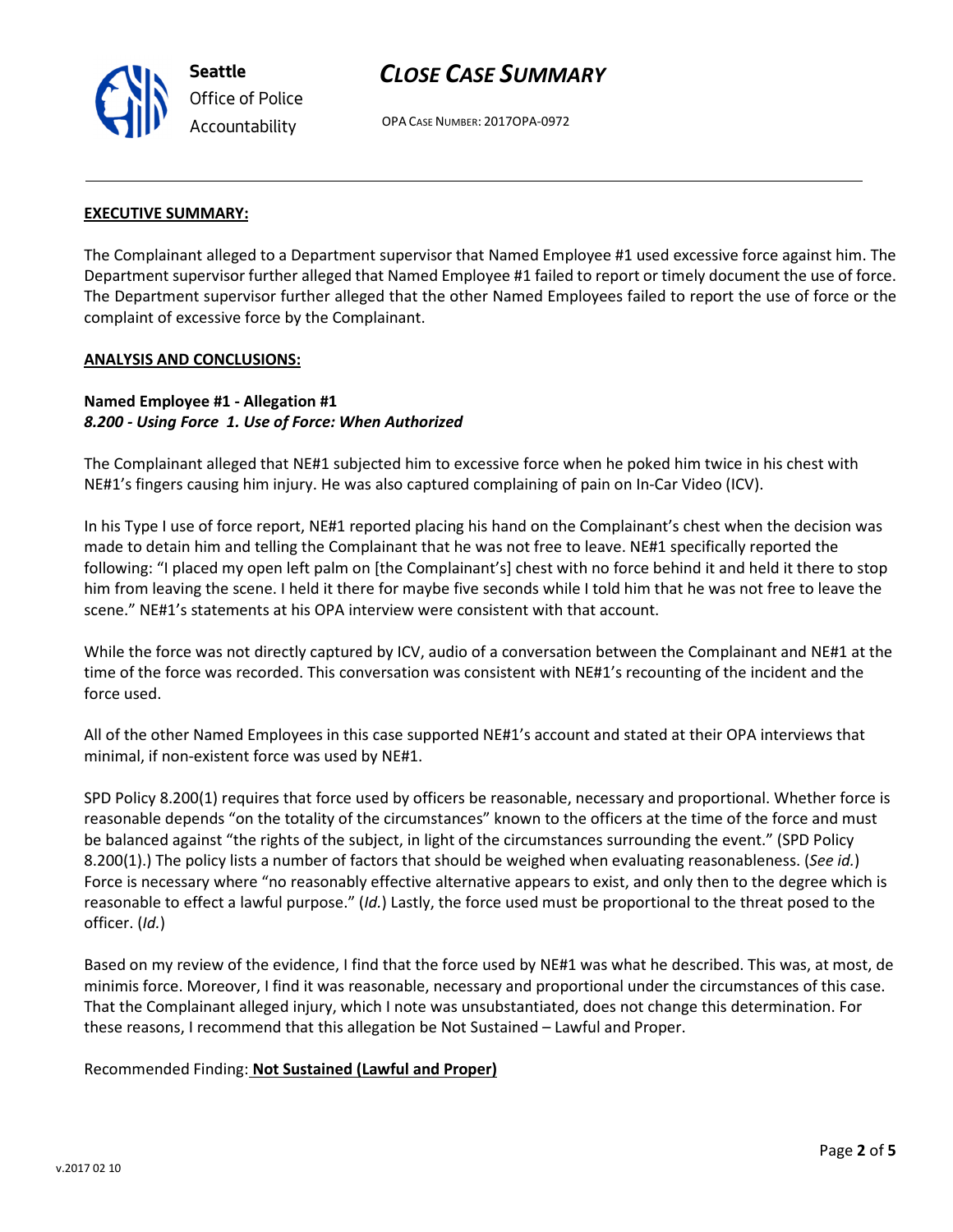## CLOSE CASE SUMMARY

OPA CASE NUMBER: 2017OPA-0972

## Named Employee #1 - Allegation #2 8.400-TSK-1 Use of Force - INVOLVED OFFICERS' RESPONSIBILITIES DURING A TYPE I INVESTIGATION

SPD Policy 8.400-TSK-1 sets forth the obligations of officers involved in a Type I use of force during the investigation of that force. The policy requires that the involved officer: (1) notifies a supervisor; (2) uploads and flags video; (3) documents the incident; and (4) completes a Type I report by the conclusion of the officer's shift, unless an extension is approved by a supervisor. These tasks should be read in tandem with SPD Policy 8.400-POL-1, which requires, among other elements, that a Type I use of force investigations include an in-person screening by a supervisor unless impractical. This policy should also be read in tandem with SPD Policy 8.400-TSK-2, which sets forth the duties and responsibilities of a sergeant during a Type I force investigation. This policy also sets forth the requirement that the involved officer engage in an in-person screening concerning the use of force with the sergeant.

Here, NE#1 did not orally report to a supervisor the force that he used. Instead, the primary officer, who is not a Named Employee in this case, did so. A supervisor was notified by this officer and responded to the scene. After the supervisor was notified, the Complainant was informed that he was free to go and was told that a supervisor was coming to the scene. However, the Complainant walked away and NE#1 and all of the witness officers cleared the call and left the scene before the supervisor arrived. As such, NE#1 was not at the scene to screen the incident with the supervisor in person and did not do so at the precinct. In addition, NE#1 did not complete a use of force report concerning the Complainant's allegation of pain before the end of his shift. NE#1 told OPA that he made the decision to go home at that time. NE#1 stated that he asked the primary officer to let him know if he was needed to complete a report. He stated that he did not receive any notification that evening from NE#1 or a supervisor that he needed to do so. I note, however, that his supervisor attempted to reach NE#1 multiple times regarding his emergency contact number in order to instruct him to complete a report, but was unable to reach him despite best efforts. NE#1 stated that he was not told to complete a report by a supervisor until the next day and he did so.

Given the above, I find that NE#1 violated this policy in a number of respects. First, he did not individually report the force to a supervisor. While the primary officer did so and NE#1 was aware of this fact, I read policy to be clear that he also should have done so as the officer who actually used force in this instance. Second, NE#1 did not screen the use of force and/or the complaint of pain in person with a supervisor either at the scene or at the precinct. This prevented the supervisor from being able to meet the requirements set forth by policy for a Type I investigation. Third, NE#1 did not complete his required use of force report prior to the end of his shift. While NE#1 stated that he asked the primary officer to tell him if a report was needed, the policy is abundantly clear that this is a mandatory requirement. As such, NE#1 should have done this prior to the end of his shift regardless of his request to be notified by the primary officer. Moreover, NE#1 did not receive any permission to not do so from a supervisor. Indeed, his supervisor tried to reach him multiple times via his emergency contact number to instruct him to complete a report, but was unable to do so.

For these reasons, I find that NE#1 acted contrary to this policy. As such, I recommend that this allegation be Sustained.

## Recommended Finding: Sustained



Seattle

Office of Police Accountability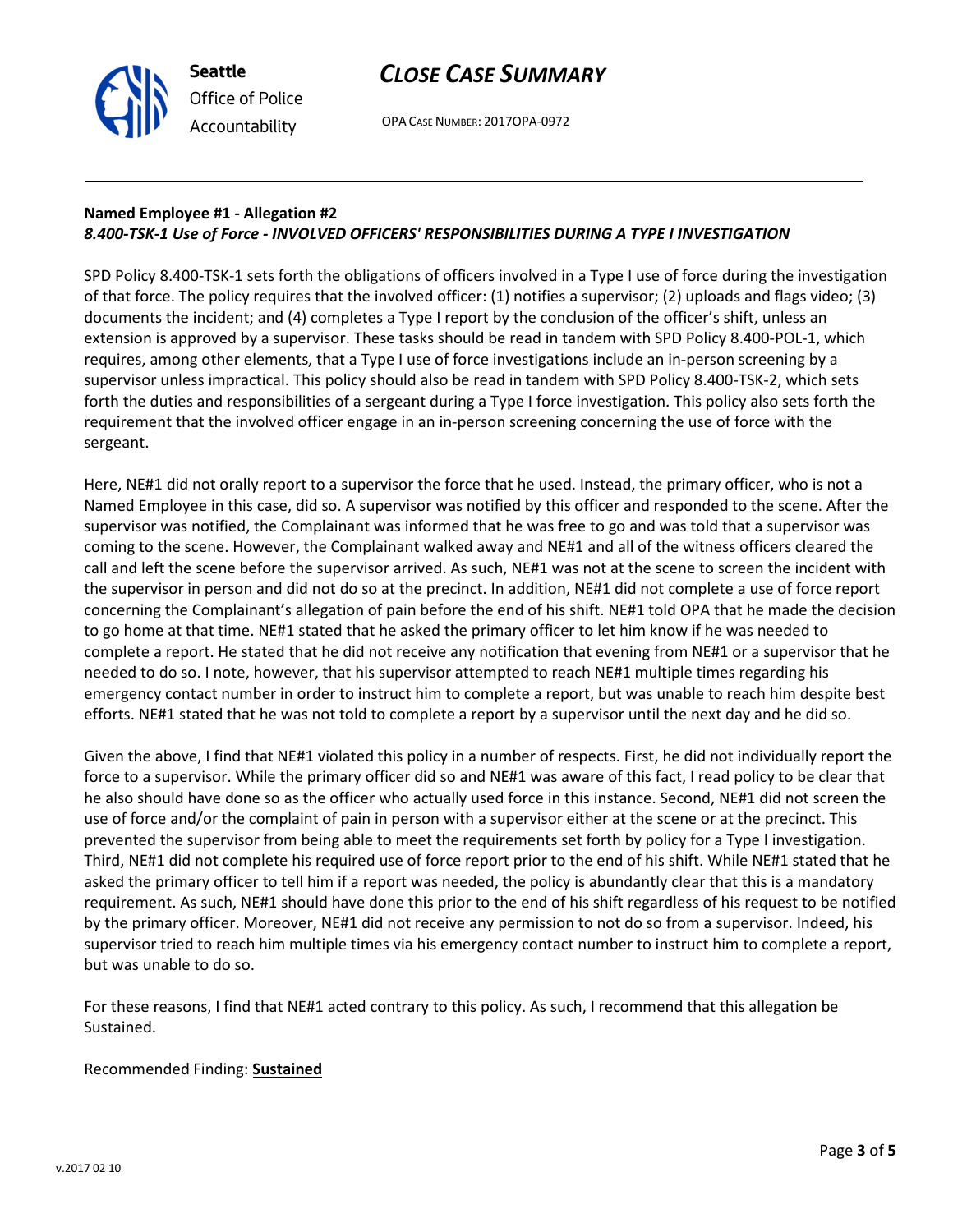



OPA CASE NUMBER: 2017OPA-0972

## Named Employee #2 - Allegation #1

8.400 - Use of Force Reporting and Investigation 2. Officers, Including Witness Officers, Will Verbally Notify a Supervisor Immediately, Unless Not Practical, Following any Use of Reportable Force

SPD Policy 8.400-POL-1(2) requires that officers, including witness officers, will verbally notify a supervisor immediately, unless not practical, following any use of reportable force.

Here, all of the Named Employees stated at their OPA interviews that the primary officer, who was not named in this case, stated to them that he would report the force to a supervisor and did so. As such, they were aware that the force had been reported and that a supervisor was on the way to the scene.

While the policy requires that all officers, including witness officers, notify a supervisor of reportable force, I do not find it unreasonable that these officers did not do in this instance because they were aware that a supervisor had, in fact, been immediately notified.

For this reason, I recommend that this allegation be Not Sustained – Lawful and Proper as against NE#2, NE#3, NE#4, and NE#5.

Recommended Finding: Not Sustained (Lawful and Proper)

## Named Employee #3 - Allegation #1

## 8.400 - Use of Force Reporting and Investigation 2. Officers, Including Witness Officers, Will Verbally Notify a Supervisor Immediately, Unless Not Practical, Following any Use of Reportable Force

For the same reasons as stated above (see Named Employee #2, Allegation #1), I recommend that this allegation be Not Sustained – Lawful and Proper.

Recommended Finding: Not Sustained (Lawful and Proper)

## Named Employee #4 - Allegation #1

8.400 - Use of Force Reporting and Investigation 2. Officers, Including Witness Officers, Will Verbally Notify a Supervisor Immediately, Unless Not Practical, Following any Use of Reportable Force

For the same reasons as stated above (see Named Employee #2, Allegation #1), I recommend that this allegation be Not Sustained – Lawful and Proper.

Recommended Finding: Not Sustained (Lawful and Proper)

### Named Employee #5 – Allegation #1

## 8.400 - Use of Force Reporting and Investigation 2. Officers, Including Witness Officers, Will Verbally Notify a Supervisor Immediately, Unless Not Practical, Following any Use of Reportable Force

For the same reasons as stated above (see Named Employee #2, Allegation #1), I recommend that this allegation be Not Sustained – Lawful and Proper.